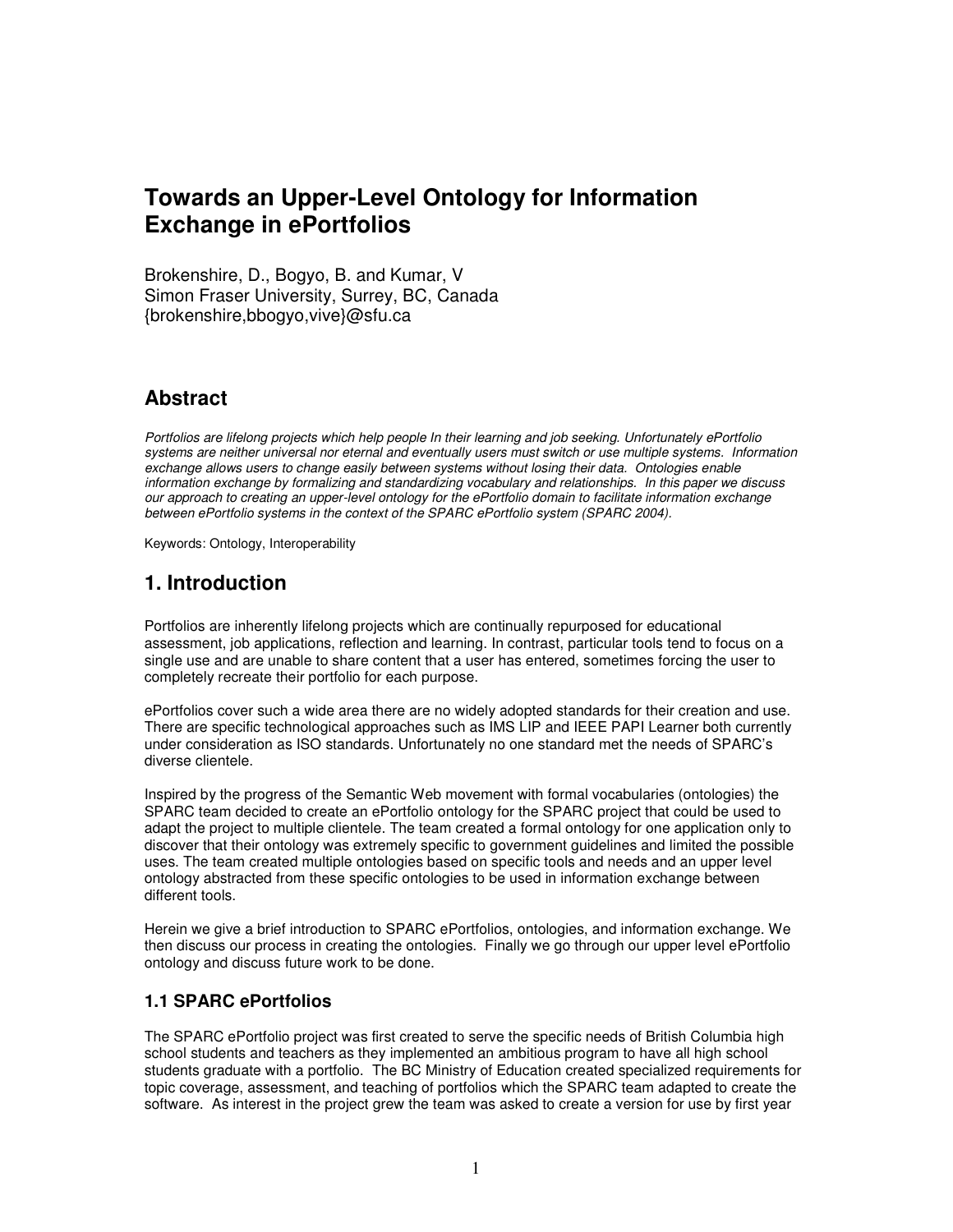students in the cohort based TechOne program at Simon Fraser University Surrey and to be used on a ongoing basis by those students after their first year, but no longer in a formal setting. Finally SPARC is attempting to make the system available to and usable by the general public, a domain in which needs vary widely and no specifications are present.

#### **1.2 Need for information exchange**

Information exchange is necessary between systems because a user will use many systems as they produce ePortfolios for different aspects of their life and at different times. Being able to transfer information between them is important for the user, so they don't have to re-enter the information, and for possible assessors, to evaluate the accuracy of statements in different portfolios.

Information exchange is also useful for transferring information to and from user models derived from the ePortfolio and other interested systems. The authors are developing user models which represent the user based on their ePortfolios. These user models allow us to do automated reasoning and inference on the data gathered and to incorporate other information that wouldn't be in an ePortfolio such as specific habits, marks, and learning styles.

#### **1.3 Ontologies**

In computer science ontology has many definitions loosely derived from the original philosophical definition. Ontology is commonly defined as a formalization of a specification. (Sowa 2000) defines ontology as "a catalog of the types of things that are assumed to exist in a domain of interest D from the perspective of a person who uses a language L for the purpose of talking about D." To paraphrase, an ontology combines a vocabulary, the relationships between terms in the vocabulary, and axioms over the vocabulary all from a specific perspective. Some researchers also include a means of performing inference such as first order logic in their definition.

Creating a single ontology for all things has been tried but found to be extremely difficult (Lenat 1995). The opposite approach, creating many very specific ontologies for particular tasks and domains, makes it challenging to exchange information because the ontologies must be manually translated, a time consuming and error prone process. Upper ontologies form the most abstract level of either approach, providing the basic vocabulary and relationships on which the rest of the ontology is based.

There are different levels of abstraction even in upper level ontologies. The highest level deals with general concepts such as objects, space, and time common to all applications (Sowa 2000). Upperlevel ontologies can also define the general concepts used in a domain (i.e. education, physics, music, portfolios) and allow more specific ontologies to be built from there (Niles 2000). We follow the latter approach.

## **2. Knowledge Engineering**

Initially we created a very specific ontology reflecting the software as implemented to the government guidelines (BC 2004). It was so specific as to be useless outside of the SPARC project. We set out to create a more general upper level ontology which could be extended to the various targets SPARC serves and also for other ePortfolio projects.

#### **2.1 Creating an Initial Ontology**

To create out initial ontology we followed the process described in (Noy 2001) step by step. This process is similar to object oriented analysis, picking out the relevant terms and then creating their relationships and properties. As shown in Figure 1 it was complicated and overly specific to the BC Ministry of Education requirements, even though the SPARC software was more flexible.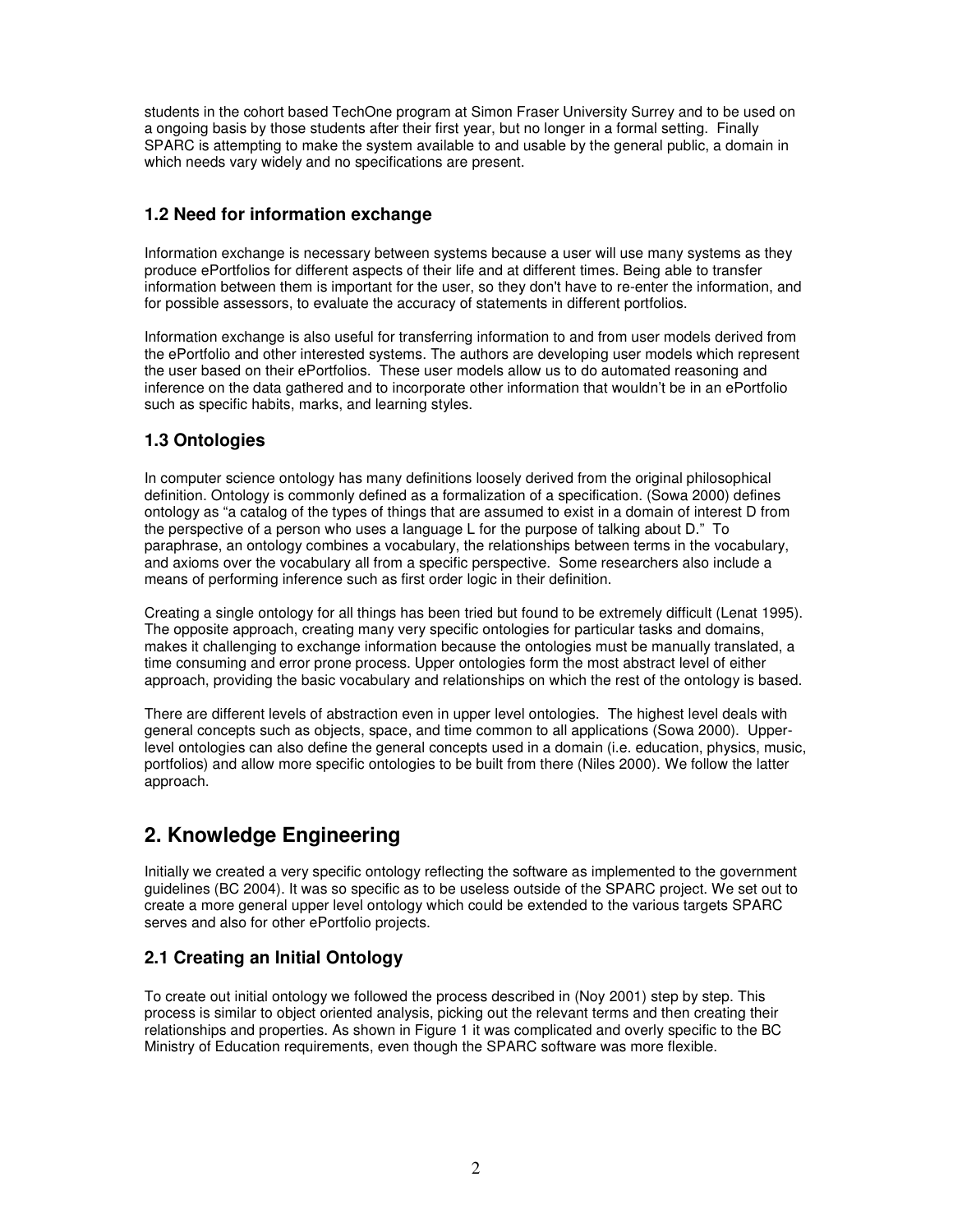

Figure 1: Specialized SPARC Secondary School Ontology

#### **2.2 Generalization**

Recognizing the need to generalize our ontology we developed a more general ontology by gathering information on what terms were commonly used and how in a variety of ePortfolio projects. After reviewing the terminology of a variety of projects, we investigated the OSPI project repeating the process to create a specific ontology. Necessarily our attempts were somewhat more general as we did not have direct access to experts involved in the creation of OSPI.

The authors also analyzed the requirements of the TechOne program to derive a second ontology which was not dependent on the ministry guidelines. This gave us three ontologies with many similar terms and some identical ones. We then took all of the ontologies and extracted the common elements to form the core of an upper level ontology. For the similar terms we added the most general ones to the ontology as synonyms of or specializations of other terms. Having defined the relationships between the terms we were left with the upper level ontology described in the next section.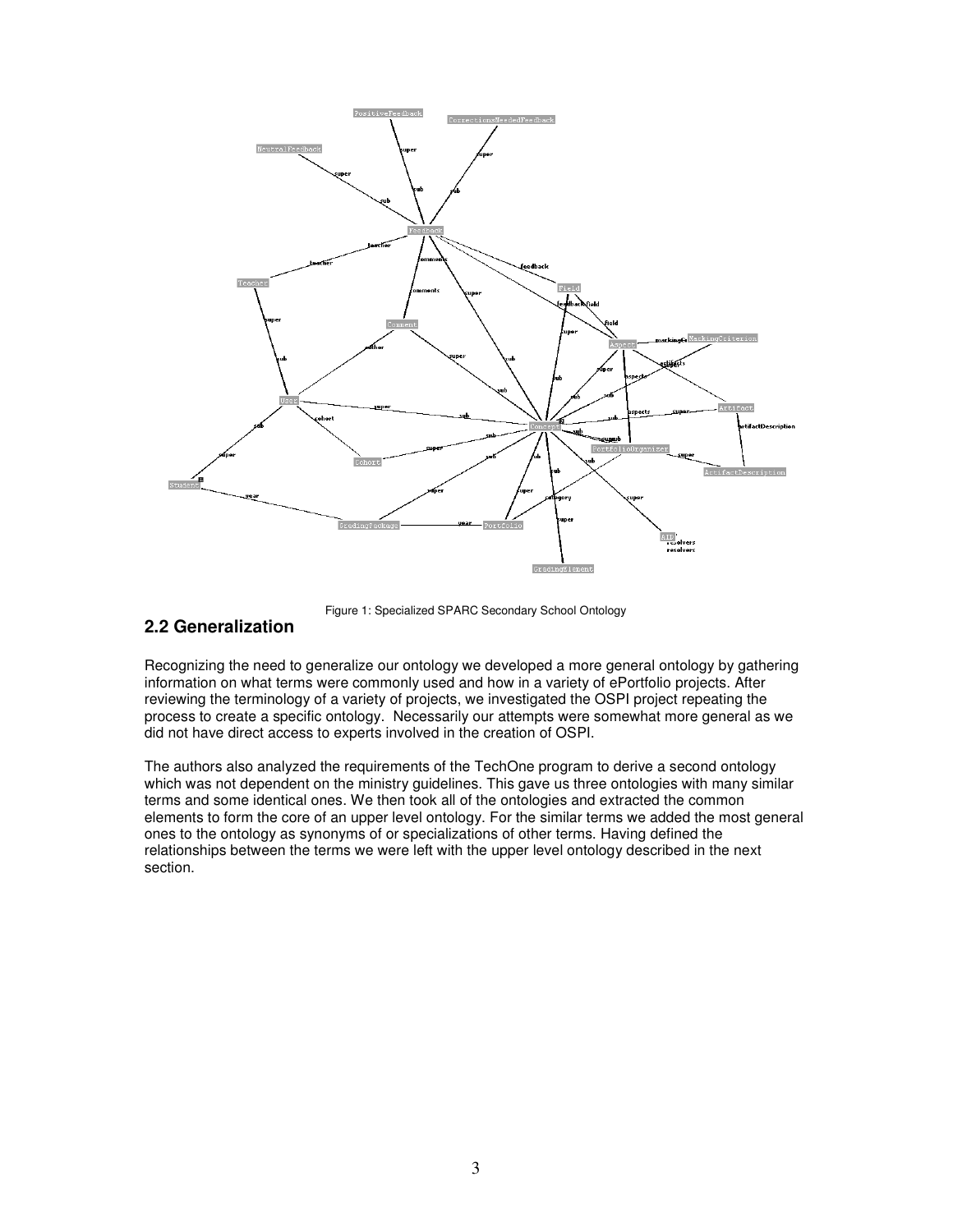### **3. The Upper-Level Ontology**



Figure 2: Upper-level Ontology

Figure 2 shows the upper ontology we created. Only the classes and their relationships are represented in the figure. Slots (also known as fields or parameters) are omitted for clarity. The Portfolio class and its slots are displayed in Figure 3. For the complete ontology please visit our website. Clearly the upper level ontology uses more general concepts than the original ontology. This simplicity is partly due to the reduced number of concepts present in the ontology; lower level material such as grading is not present because it is not general to ePortfolios.

In order to be useful an upper level ontology must support extensions for particular purposes. The upper level ontology offers starting points for all of the lower level concepts. Assessment and grading have a specialization relationship with Feedback. Different organization schemes can be built off the portfolio and categories. The authors evaluated the success of the upper-level ontology (ULO) by extending it for each of the domains from which we generated it. We were successful in building back from the ULO to each of the specific domains, though it requires more effort for those using unusual terminology such as the BC Ministry guidelines.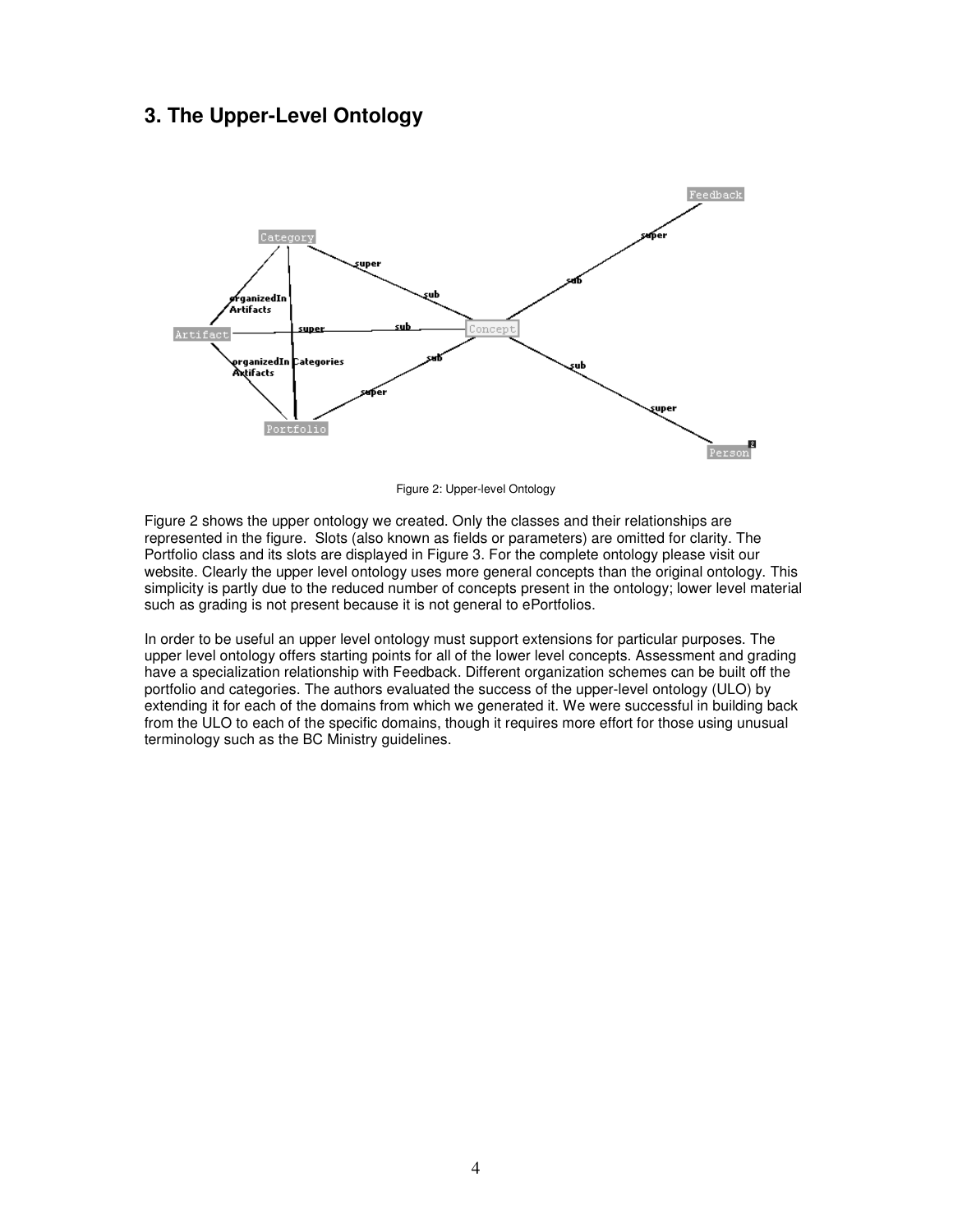| <b>CLASS BROWSER</b>                                                                                                                                         | <b>CLASS EDITOR</b>                                                                        |                                                      |                                                                                               |
|--------------------------------------------------------------------------------------------------------------------------------------------------------------|--------------------------------------------------------------------------------------------|------------------------------------------------------|-----------------------------------------------------------------------------------------------|
| FOR PROJECT:                                                                                                                                                 | FOR CLASS: Portfolio                                                                       |                                                      | (instance of :STANDARD-CL $\mathbb{A}_k \times \mathbb{X}$                                    |
| $2$ $\sqrt{2}$ $\sqrt{2}$ $\sqrt{2}$<br><b>SUBCLASSES:</b><br>$\Box$ : THING<br>:SYSTEM-CLASS<br>Concept<br>o<br>Portfolio<br>Category<br>Artifact<br>Person | NAME:<br>DOCUMENTATION:<br>Portfolio<br>ROLE:<br>Concrete ●<br>▼<br><b>TEMPLATE SLOTS:</b> |                                                      |                                                                                               |
| $\bullet$ User                                                                                                                                               | Name                                                                                       | Cardinality                                          | Type                                                                                          |
| Feedback<br>88                                                                                                                                               | <b>■ Name</b><br>Categories<br>Artifacts<br>(m) Description<br>(m) feedback                | single<br>multiple<br>multiple<br>multiple<br>single | String<br>Class with superclass Category<br>Class with superclass Artifact<br>String<br>Class |
| œ<br>SUPERCLASSES OF SELECTED CLASS:                                                                                                                         |                                                                                            |                                                      |                                                                                               |
| Concept                                                                                                                                                      |                                                                                            |                                                      |                                                                                               |
|                                                                                                                                                              | 3338<br>۰                                                                                  |                                                      | ▶                                                                                             |

Figure 3: Portfolio Term of Upper Level Ontology

## **4. Discussion and Future Work**

The process of creating the ontology has been useful in understanding the limitations of our existing system. Comparing our SPARC ontology to ontologies based on other ePortfolio systems allowed us to approach standards in our own work. Current versions of SPARC are much simpler internally reflecting the coherence of the new ontology.

The authors are continuing to evaluate and improve the upper level ontology by evaluating more ePortfolio systems and standards for compatibility with the ontology. The authors are currently evaluating the utility of the created upper level ontology in information exchange. They are also creating several user models to support users and working on translating information between those models, and between models and ePortfolios.

No ontology is ever a finished product, especially in dynamic environments such as the web (Klein 2002), and developing domains such as ePortfolios. The upper level ontology must be tested with more ePortfolio systems, a task our group is currently undertaking. It must also be used to create knowledge bases and transfer information among them before we can rely upon it.

## **5. Acknowledgements**

The authors would like to thank LORNet Theme 1 and NSERC for their financial support of this research.